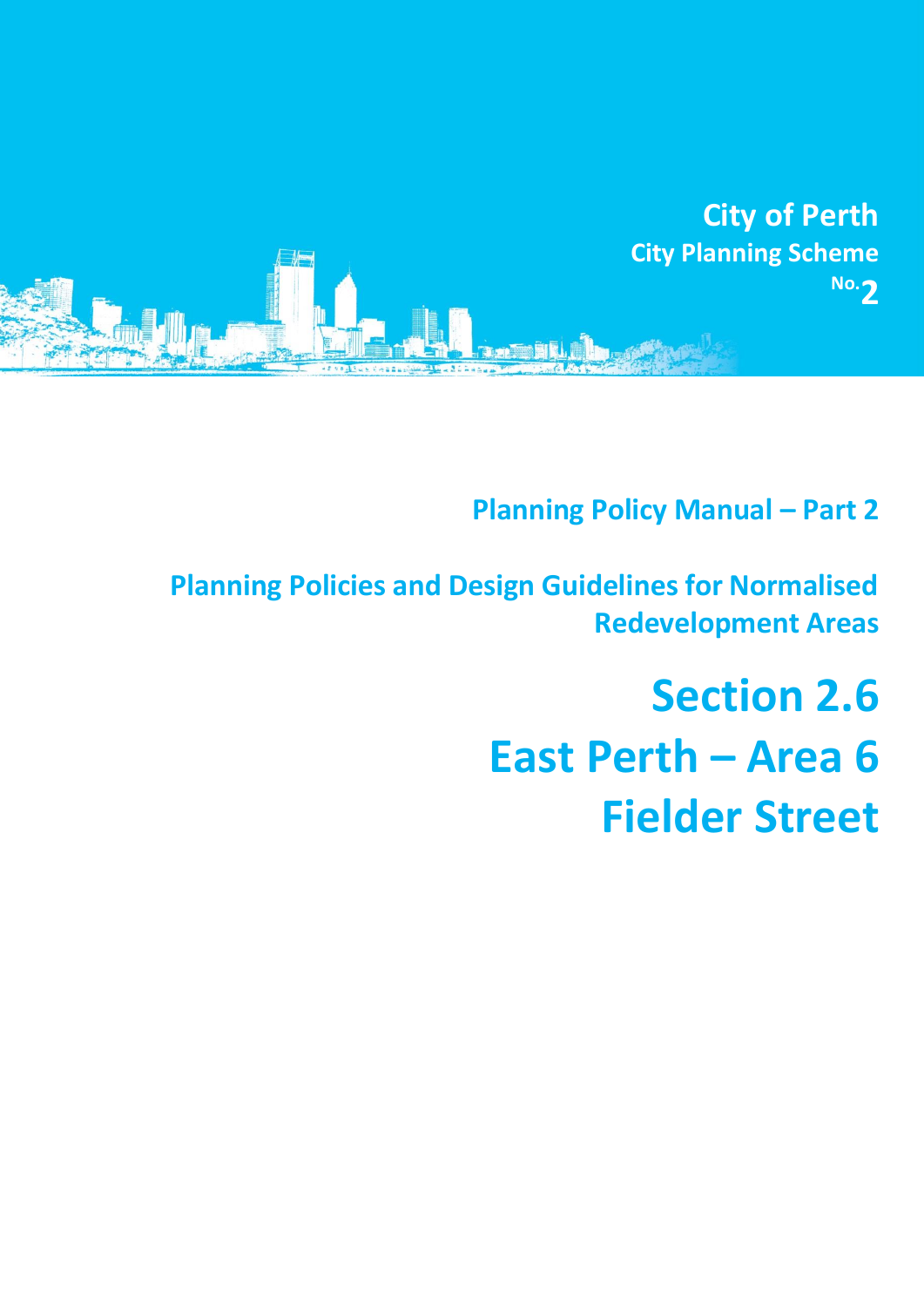

East Perth Area 6 – Fielder Street

| <b>Version#</b> | <b>Decision Reference</b> | <b>Synopsis</b> |
|-----------------|---------------------------|-----------------|
|                 | 11 March 2008             | Adopted         |
|                 | 17 March 2015             | Amended         |
| 3               | 13 December 2016          | Amended         |
| 4               | 11 April 2017             | Amended         |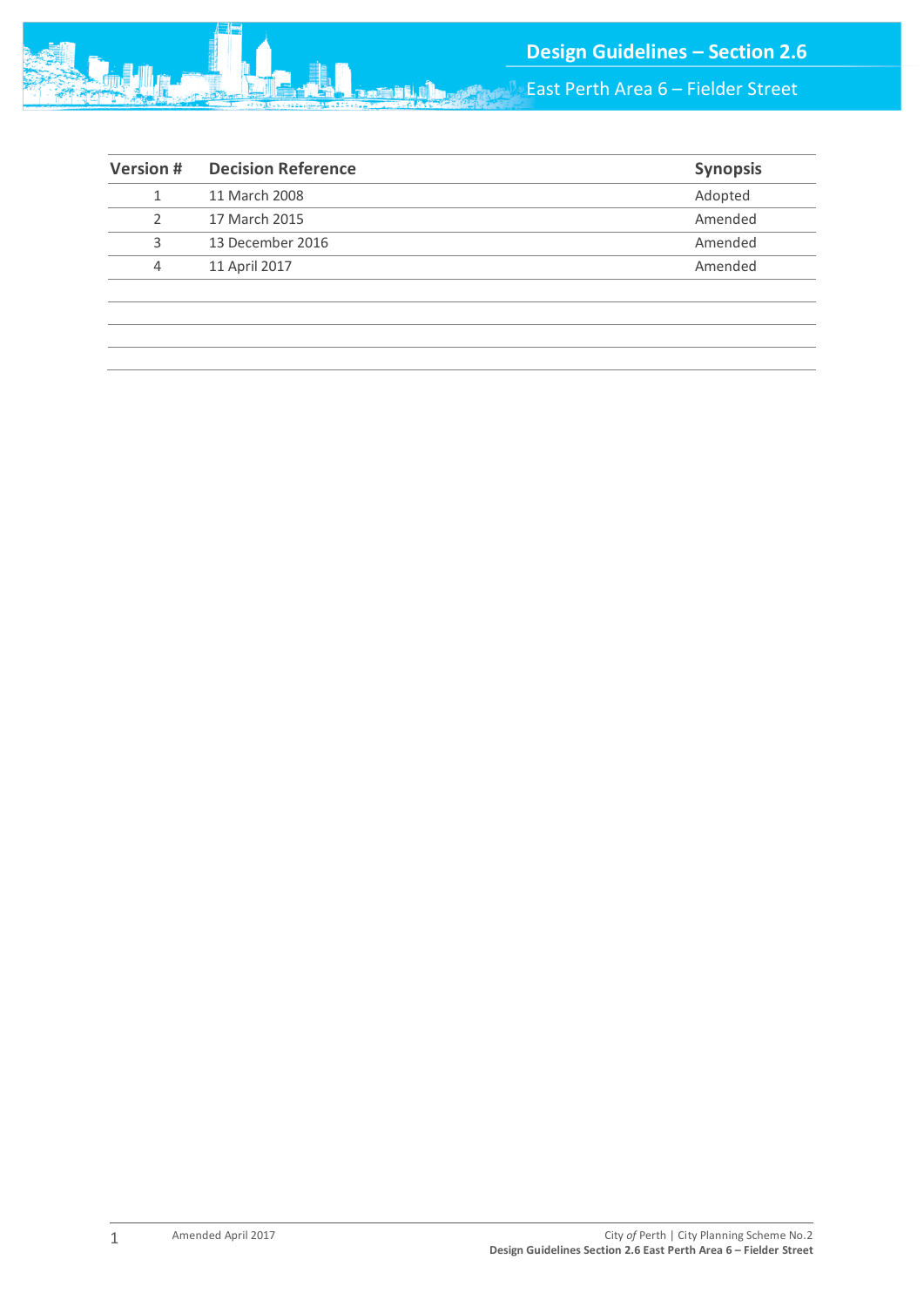East Perth Area 6 - Fielder Street

# **CONTENTS**

| <b>SECTION</b> | <b>TITLE</b><br><u> 1989 - Johann Stoff, deutscher Stoff, der Stoff, der Stoff, der Stoff, der Stoff, der Stoff, der Stoff, der S</u> | <b>PAGE</b> |
|----------------|---------------------------------------------------------------------------------------------------------------------------------------|-------------|
| 1.0            |                                                                                                                                       |             |
| 2.0            |                                                                                                                                       |             |
| 3.0            | <b>RELATIONSHIP TO PLANNING SCHEME AND PLANNING POLICIES 3</b>                                                                        |             |
| 4.0            |                                                                                                                                       |             |
| 5.0            |                                                                                                                                       |             |
| 6.0            |                                                                                                                                       |             |
| 7.0            |                                                                                                                                       |             |
| 8.0            |                                                                                                                                       |             |
| 9.0            |                                                                                                                                       |             |
| 10.0           |                                                                                                                                       |             |
| 10.1           |                                                                                                                                       |             |
| 10.2           |                                                                                                                                       |             |
| 10.3           |                                                                                                                                       |             |
| 11.0           |                                                                                                                                       |             |
| 12.0           |                                                                                                                                       |             |
| 13.0           |                                                                                                                                       |             |
| 13.1           |                                                                                                                                       |             |
| 13.2           |                                                                                                                                       |             |
| 13.3           |                                                                                                                                       |             |
| 13.4           |                                                                                                                                       |             |
| 13.5           |                                                                                                                                       |             |
| 14.0           | <b>COLOURS AND TEXTURES </b>                                                                                                          | q           |
| 14.1           |                                                                                                                                       |             |
| 14.2           |                                                                                                                                       |             |
| 14.3           |                                                                                                                                       |             |
| 15.0           |                                                                                                                                       |             |
| 16.0           |                                                                                                                                       |             |

**Farith**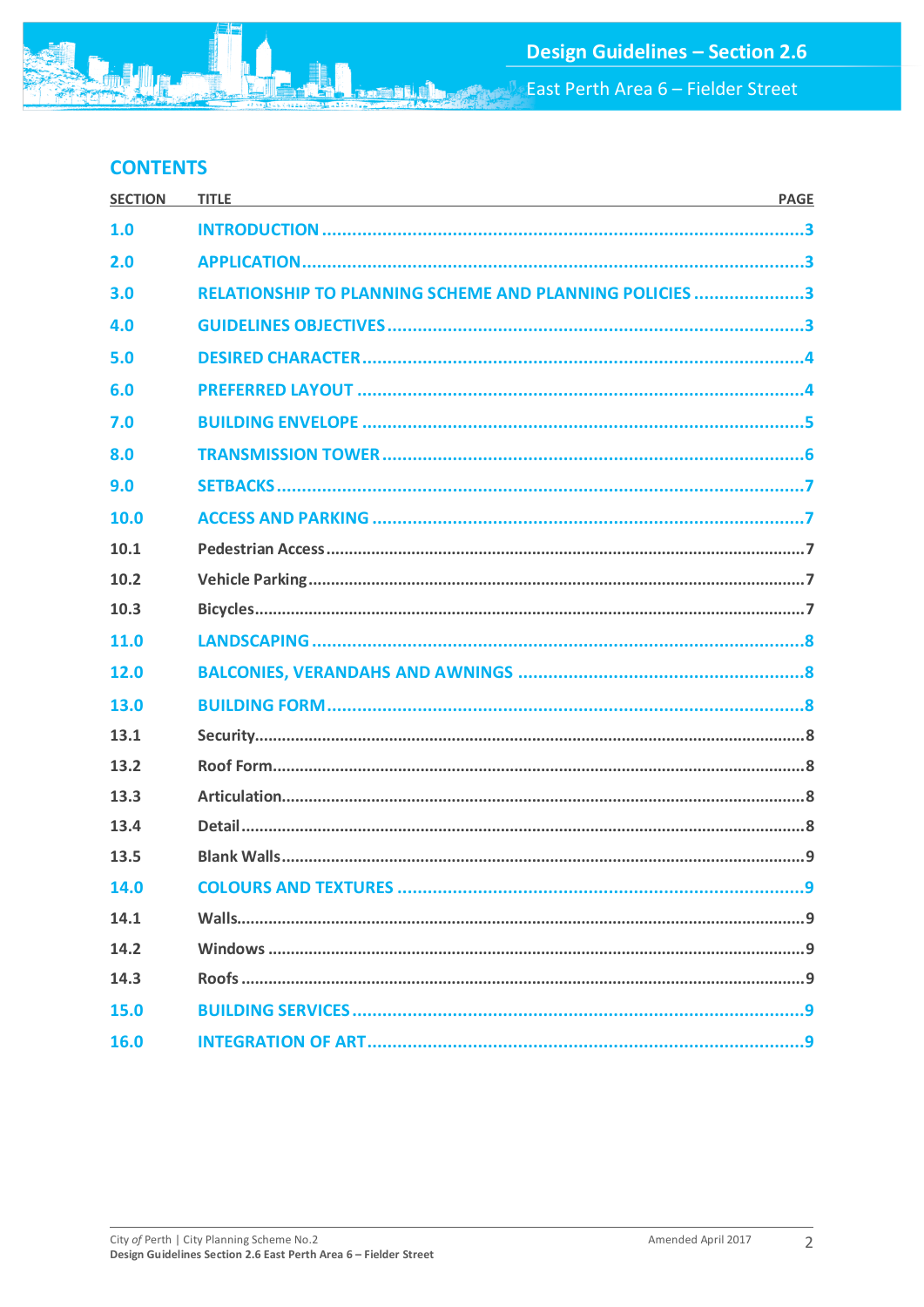## <span id="page-3-0"></span>**1.0 INTRODUCTION**

These guidelines were prepared in recognition of the location of the Australian Broadcasting Corporation (ABC) to the site. It should be noted that the guidelines relating to the land will be strictly enforced and the local government may refuse development approval for developments not considered to be in keeping with the intent of the guidelines.

## <span id="page-3-1"></span>**2.0 APPLICATION**

These guidelines apply to the land bounded by Brown Street, Fielder Street, Henry Street and the Greenway open space, East Perth. The land lies within the Boans Precinct (EP6) as defined in the City of Perth Local Planning Scheme No.26 (Normalised Redevelopment Areas) (herein called 'the Scheme').



*Figure 1: The ABC Redevelopment Site, Fielder Street East Perth*

## <span id="page-3-2"></span>**3.0 RELATIONSHIP TO PLANNING SCHEME AND PLANNING POLICIES**

These guidelines are intended to supplement the provisions of the Scheme and should be read in conjunction with the Scheme, in particular those provisions relating to the Claisebrook Village Project Area and Precinct EP6: Boans, and other Planning Policies.

The Deemed Provisions set out in the *Planning and Development (Local Planning Schemes) Regulations 2015* also form part of the Scheme Text.

The Scheme identifies Preferred, Contemplated and Prohibited uses for Precinct EP6: Boans and stipulates maximum plot ratio. In determining any application for development approval, the local government will have regard to these Design Guidelines, the Scheme and other Planning Policies.

# <span id="page-3-3"></span>**4.0 GUIDELINES OBJECTIVES**

The Lot prominently addresses the corner of Fielder Street and Royal Street, East Perth. It is adjacent to the westernmost portion of the Greenway, a landscaped pedestrian route that begins at this point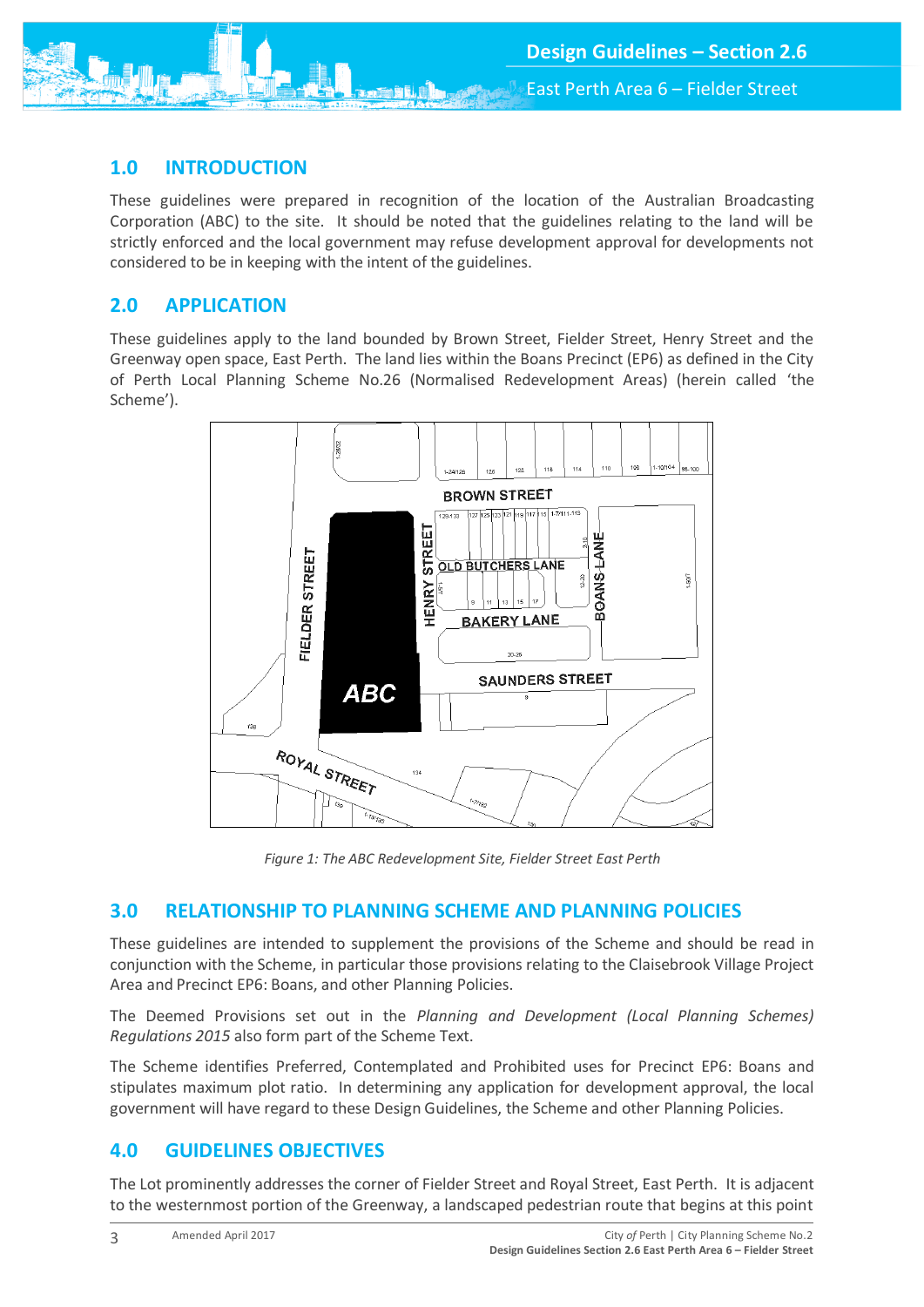and proceeds eastwards to the Swan River. Development on this site should have landmark qualities as it will form part of the gateway into the principal public areas within the Claisebrook Village Project Area, and will be highly visible from Royal Street, one of the main vehicle routes through the area.

This southern end of the site will also be clearly visible along Saunders Street. All frontages toward the western end therefore need to be designed at a "pedestrian scale" and are to be read at two levels:

- pedestrian eye level from paths with Fielder Street adjacent to the lot; and
- from a greater distance where the scale, form and streetscape character of the complex can be read as one development within a broader context.

The site has major exposure to the Advanced Manufacturing Technologies Centre (AMTC) campus. The site is within a short walking distance of the Claisebrook train station, the Greenway and the commercial and retail centre of East Perth along Royal Street. Adjacent the site to the east is the mixed use "Saunders Street" area which is primarily high density urban residential in nature.

Given the site's prominence, the local government wishes to see development of high quality with the potential to perform a landmark function. The development of the site is highly significant in respect to the overall pattern of redevelopment in East Perth and particularly in the surrounding area. The development of this sector will play a pivotal role in determining the area's character. It is anticipated that there will be high visual interaction of activities between the site and the western end (the beginning) of the Greenway open space; and Royal Street.

It is acknowledged that the varied needs of the ABC incorporate a range of activities, some of which are less conducive to 'interactive' streetscapes.

Development of the site will need to establish an appropriate, interactive, streetscape along Fielder Street, the Greenway frontage, Henry Street (particularly at the end of Saunders Street), and Brown Street. Moreover, development will need to create an appropriate urban character to address the openness of the adjacent Greenway. To achieve this, buildings need to hold the street edge to reinforce the traditional relationship to the street.

Car parking and vehicle access areas to the north end of the site will require particular attention so as to provide best amenity and frontage to the Brown Street, Fielder Street and Henry Street frontages.

# <span id="page-4-0"></span>**5.0 DESIRED CHARACTER**

Because of its prominent and important location, a high quality development with a strong identity and the potential to establish a "landmark" character is sought for this site. The development should match the impact and quality of the nearby AMTC and other major public buildings in this part of the Claisebrook Village Project Area. Designs could take their cue from the industrial heritage of the area, and the emphasis on new technologies in the redevelopment of this precinct.

Design of any service frontages to the northern end of the site will need to respond to the scale and character of the adjacent streetscape, development and residential uses. A well articulated, human scale frontage will be sought.

# <span id="page-4-1"></span>**6.0 PREFERRED LAYOUT**

The building layout on the site is to address the following key issues:

 Vehicle access should be from Fielder Street on the western end of Brown Street so that 'after hours' use does not conflict with surrounding residential areas.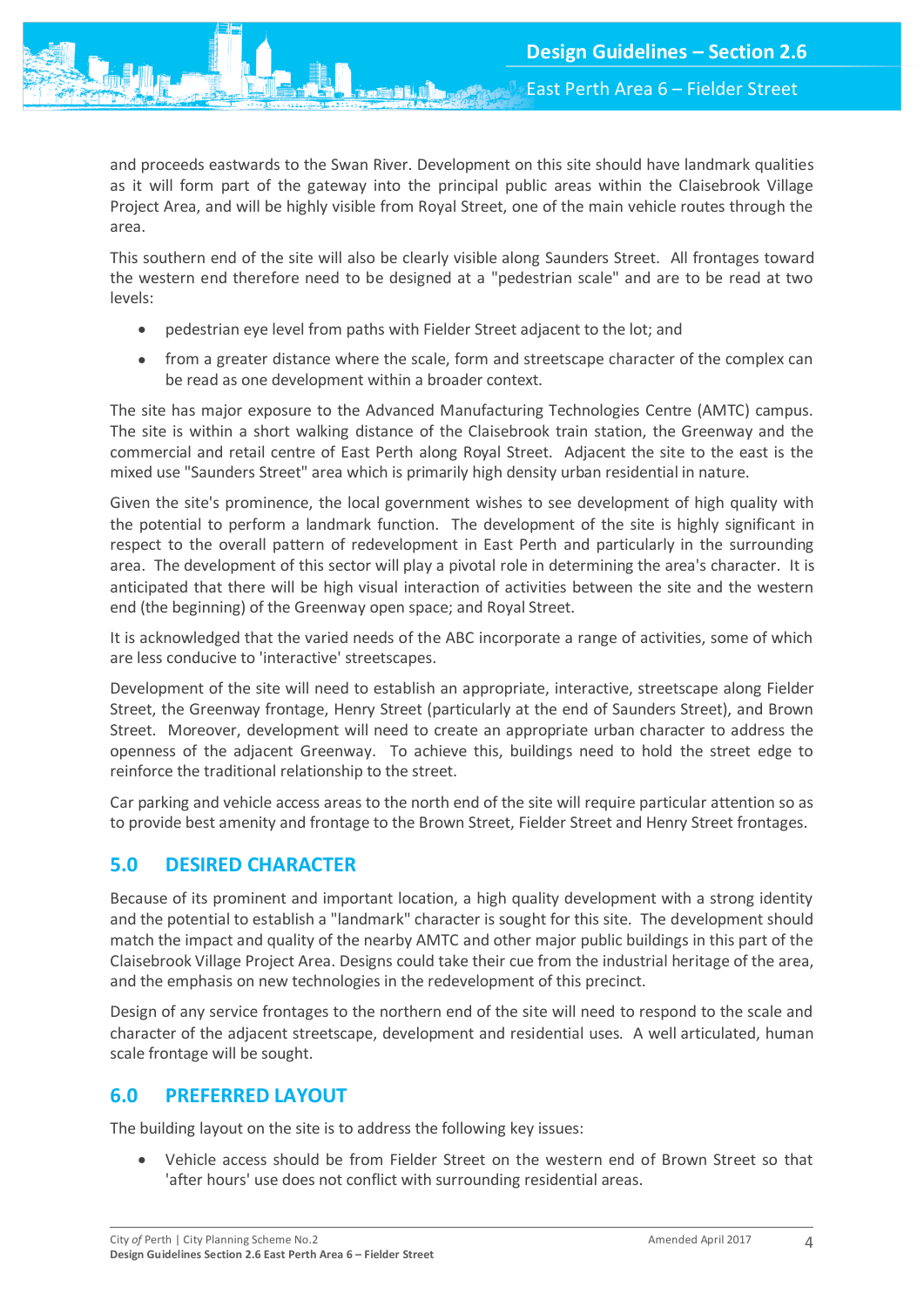- A well designed "Main Entry" should be located to the southern end of the site and should be clearly visible from the higher profile approaches to the site. The southern frontage may include terracing and 'alfresco' uses associated with an internal 'media-cafe'.
- Vehicle parking and service activity areas should be well designed and should form a combination of well landscaped open frontages and built form frontages consistent with the architectural form of the overall development and intended built form character of the precinct.
- All lot frontages must be designed so as to present high quality built form to the street and must provide for a high level of pedestrian scale detailing. The incorporation of external openings, entrances, displays and public artworks will be encouraged to assist this.



Pedestrian entry points will be sought from major street frontages.

*Figure 2: Site Layout and Building Envelope*

## <span id="page-5-0"></span>**7.0 BUILDING ENVELOPE**

The building envelope is used to define the allowable limits of building bulk. It is not intended that the building's profile should mirror that of the envelope.

The only projections beyond the envelope that will be allowed will be building services (concealed to the satisfaction of the local government) and building features which in the opinion of the local government contribute to the character and identity of the building and the locality.

Balconies, awnings and verandahs may project beyond the building envelope in accordance with the specific guidelines applicable to those elements.

The maximum envelope height is measured from the finished ground level of the highest footpath level at the perimeter of the lot.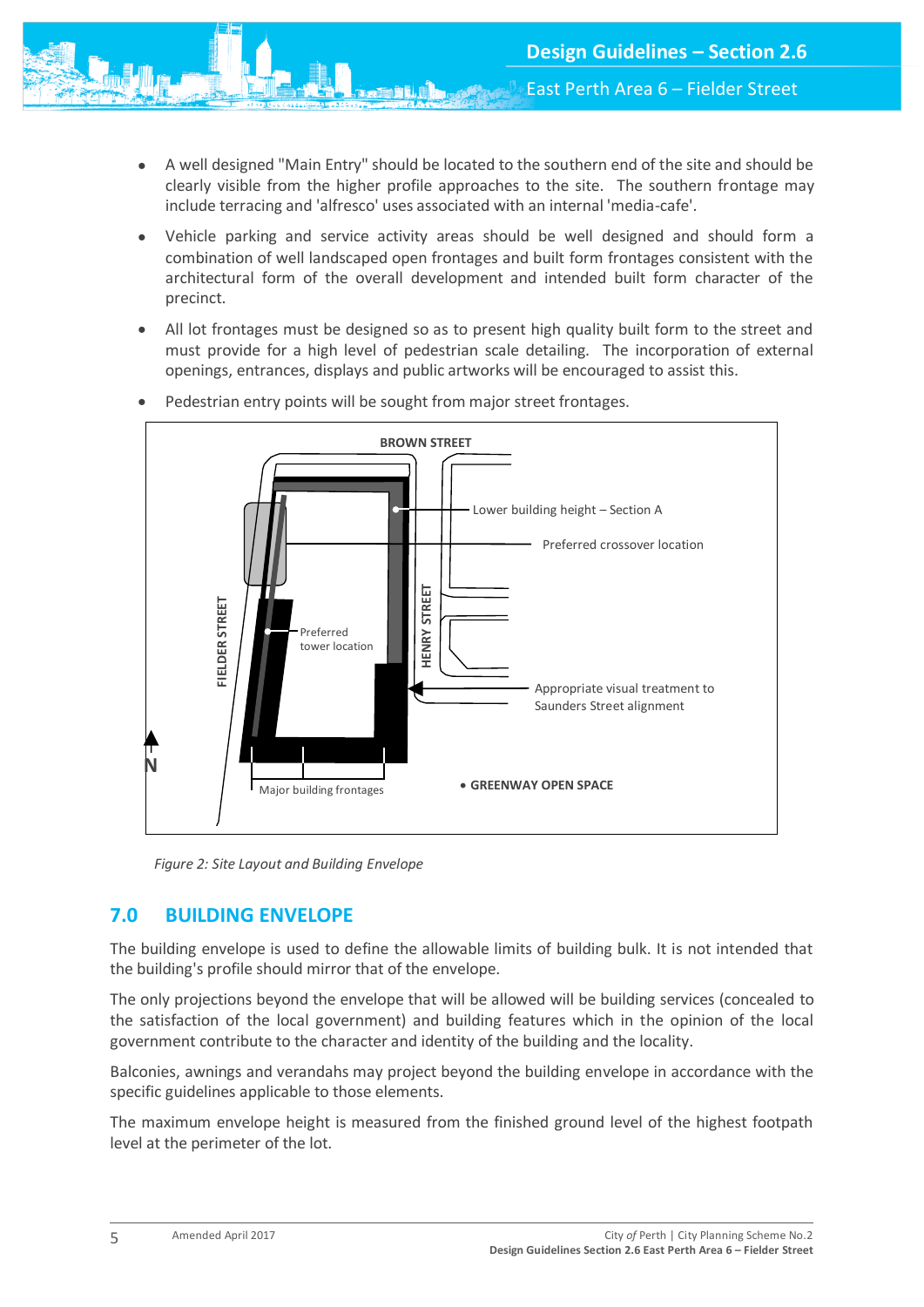

Building height and bulk is to be contained within the defined building envelope, shown in Figure 3. This envelope is intended to allow up to four levels of above ground floor space across the site, but limits the height of elevations to the portion of the development facing Henry Street north of Saunders Street to three levels of above ground floor space.



**SECTION A -** Building envelope fronting Brown and Henry Streets



**SECTION B -** Building envelope

*Figure 3: Building Envelope Sections*

# <span id="page-6-0"></span>**8.0 TRANSMISSION TOWER**

Any main broadcasting facilities should be located toward the western frontage of the site and integrated into the development as a fully designed architectural component.

Any tower element will require specific approval from the local government. A tower will not be approved unless it can be demonstrated to the satisfaction of the local government that no reasonable alternative technical broadcasting transmission means can be developed.

The local government will also require that alternative suitable locations be investigated as a preference to locating the tower on the ABC site. A suitable alternative location near to the site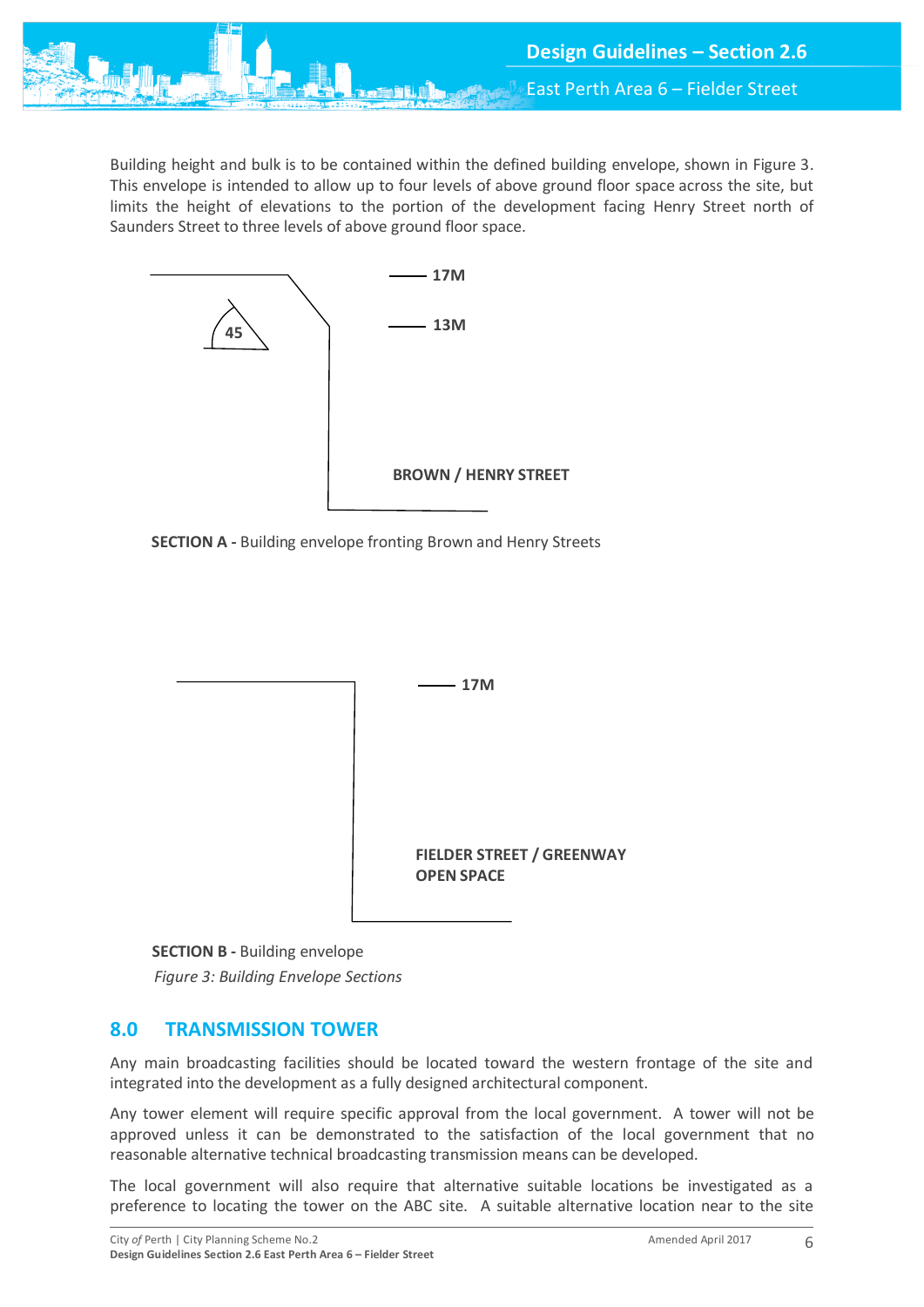East Perth Area 6 – Fielder Street

should be investigated with a view to minimising any real or perceived detrimental impact on adjacent residential development.

The height of any tower must be the minimum height required to satisfy technical broadcasting requirements. The design of any tower element will need minimise solid massing and 'bulk' and is to be a strong and positive design contribution to its East Perth location. In the provision of a broadcasting tower, the ABC will be encouraged to accommodate future broadcasting capacity for service growth or additional providers on a relevant commercial basis.

# <span id="page-7-0"></span>**9.0 SETBACKS**

| <b>SETBACKS</b>                                                              | <b>Minimum</b> | <b>Maximum</b> |
|------------------------------------------------------------------------------|----------------|----------------|
| West (Fielder Street)                                                        | Nil            | N/A            |
| North (Brown Street)                                                         | 3m             | N/A            |
| East - facing Henry Street northern boundary of Saunders<br>Street alignment | Nil            | N/A            |
| South - facing Saunders Street and PAW/car park                              | Nil            | Nil            |

# <span id="page-7-1"></span>**10.0 ACCESS AND PARKING**

## <span id="page-7-2"></span>**10.1 Pedestrian Access**

The principal building entrances for pedestrians are to be on street frontages toward the southern and western end of the site (Fielder Street, Henry Street and Saunders Street end, and Claisebrook Walk). Pedestrian access is to be at grade from adjacent footpaths or public spaces. Development is to be accessible to people with impaired mobility.

## <span id="page-7-3"></span>**10.2 Vehicle Parking**

- Vehicle and service access and parking crossover access is to be from the Fielder Street frontage of the site, and this is to be the principle point of access for both parking and service vehicles.
- Open parking areas other than for occasional visitors are not permitted to be visible from street frontages or from the Greenway Open Space. Screening should be consistent with the main building architecture and present a considered screening façade to the street and open spaces.
- Open parking areas are to be designed to be integrated into landscaped areas.
- Visitor parking areas are to be well lit and designed to a high standard of safety, amenity and access to all users.

## <span id="page-7-4"></span>**10.3 Bicycles**

Provision is to be made within the development for secure bicycle parking, and for end-of-trip facilities such as showers and change rooms.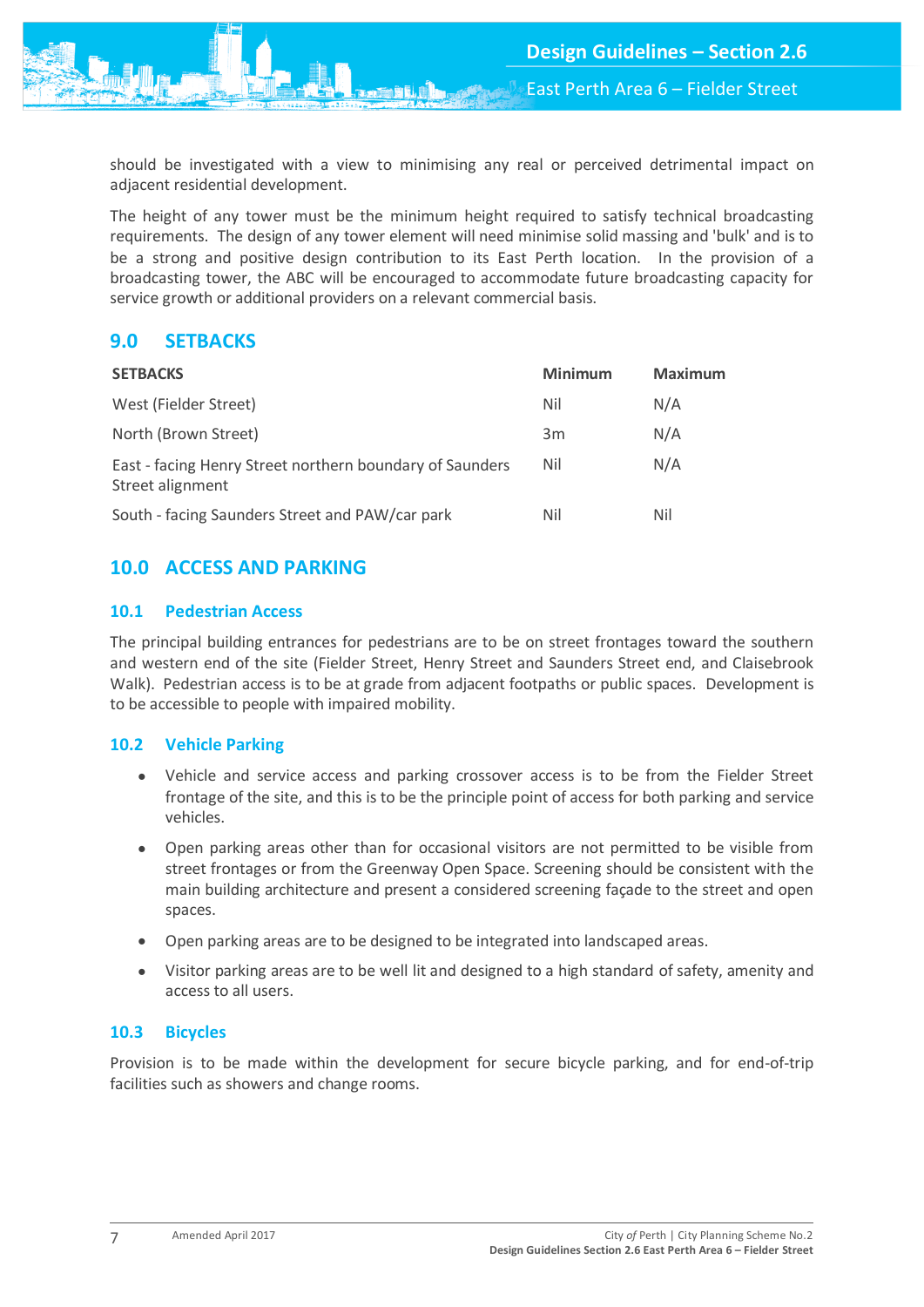# <span id="page-8-0"></span>**11.0 LANDSCAPING**

All open areas on site are to be appropriately landscaped with a combination of "hard" and "soft" elements. Areas that relate visually or physically to the adjacent public domain should adopt a similar general landscape style, including paved areas, for visual consistency. In order to limit run-off and increase on-site water absorption, permeable segmental paving is required for all hard surfaces.

Particular attention should be given to the relationship with the adjacent Claisebrook Walk/Greenway area to the south and east of the development and to surrounding streetscape treatments. Landscaping should be based on principles of passive solar design.

# <span id="page-8-1"></span>**12.0 BALCONIES, VERANDAHS AND AWNINGS**

Balconies, canopies and awnings may project up to 1.5m beyond the building envelope. At ground level entrance canopies facing Fielder Street or the southern 'Greenway' frontage may project further, provided that the local government is satisfied that to do so will not compromise the amenity of adjacent pedestrian areas. In proposing such projections consideration must also be given to the location of street trees, and the size of those trees once fully grown, with a view to minimising potential conflict.

# <span id="page-8-2"></span>**13.0 BUILDING FORM**

## <span id="page-8-3"></span>**13.1 Security**

- Developments should contribute to the creation of a safe environment by avoiding the formation of blind spaces which cannot be overlooked from rooms and other areas which are in frequent use.
- External spaces and building entrances should be well lit, and other measures to enhance the personal safety of occupants and visitors should also be considered.

## <span id="page-8-4"></span>**13.2 Roof Form**

A range of roof forms/profiles which contribute to the identity of the area and which reflect the range of uses and development types in the precinct are possible. Roofs should generally be expressed in a way which compliments the architectural style of the building, which provides clear silhouettes and minimises visual clutter.

## <span id="page-8-5"></span>**13.3 Articulation**

Building elevations should be well articulated to provide visual interest and contribute to a finer grained scale of development. Projections such as verandahs, canopies, balconies and windows are encouraged to assist in breaking up perceived building bulk. Building entrances should be clearly defined.

## <span id="page-8-6"></span>**13.4 Detail**

<span id="page-8-7"></span>Development will be required to present well from all aspects. The public faces of buildings should be detailed to provide visual richness and variety, accentuate vertical rhythms, reduce the apparent bulk of the building mass and enhance its individual identity. This can be achieved through the use of colour, texture and materials, surface modelling and the integration of art.